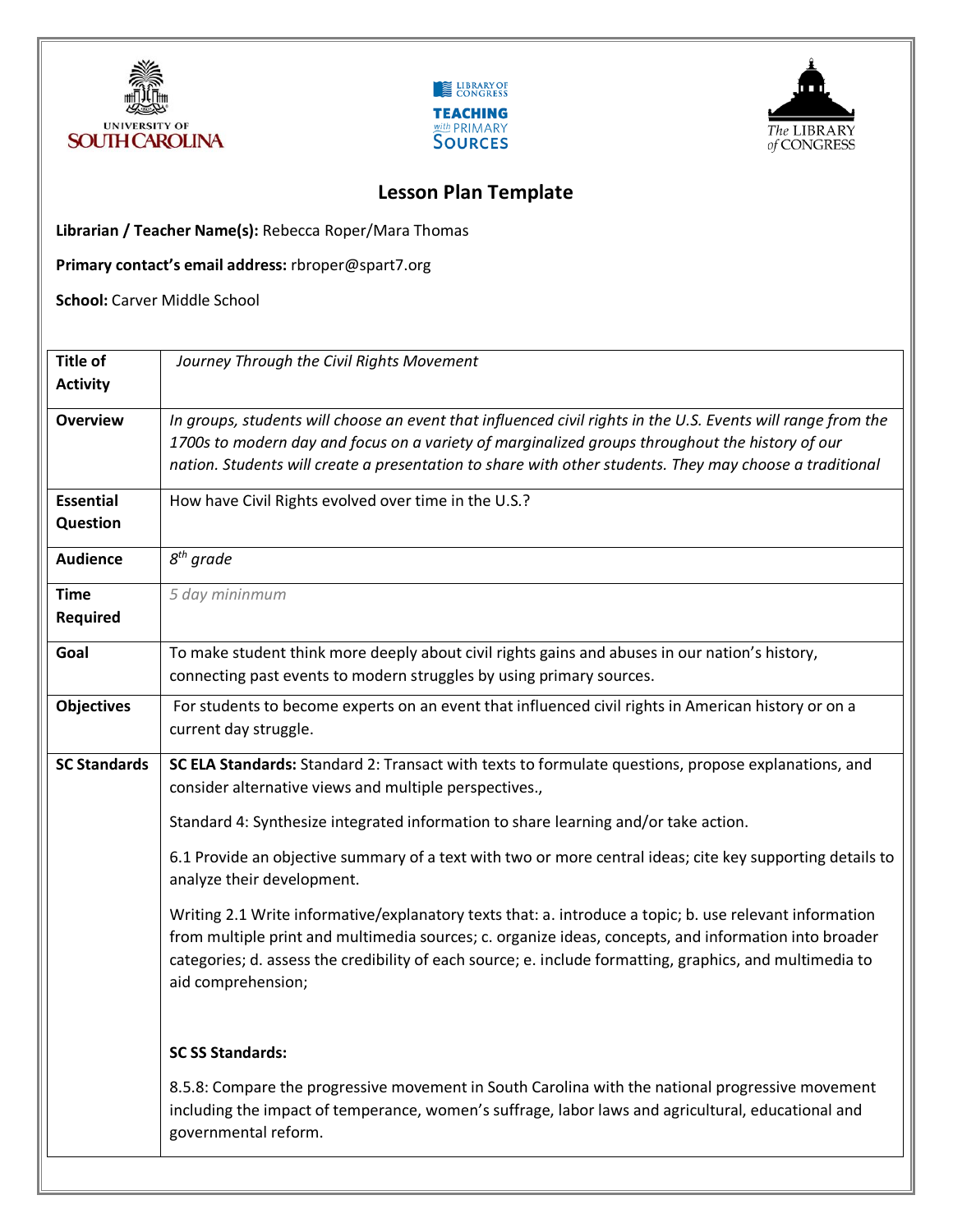| <b>Digital and</b><br>Other   | 8.7.2: Analyze the movement of civil rights in South Carolina including the impact of the landmark court<br>case Elmore vs Rice and Bridges vs Elliott, civil rights leaders, Septima Poinsette Clark, Modejeska<br>Simkins, and Matthew J. Perry, the SC school equalization effort and other resistance to school<br>integration, peaceful efforts to integrate beginning with colleges and demonstrations in South Carolina<br>such as the Friendship 9 and Orangeburg Massacre.<br>See provided resource list<br>LOC photos for introductory activity |
|-------------------------------|-----------------------------------------------------------------------------------------------------------------------------------------------------------------------------------------------------------------------------------------------------------------------------------------------------------------------------------------------------------------------------------------------------------------------------------------------------------------------------------------------------------------------------------------------------------|
| <b>Resources</b>              |                                                                                                                                                                                                                                                                                                                                                                                                                                                                                                                                                           |
| Classroom<br><b>Materials</b> | Graphic organizer, Internet access,<br>(materials will vary based on type of project chosen, i.e. skit, keynote, poster, etc.)                                                                                                                                                                                                                                                                                                                                                                                                                            |
| Preparation                   | Students will be introduced to unit by doing an Observe/Reflect/Question on an LOC photograph. We<br>discuss and talk about the 60s civil rights movement but that it didn't happen in a vacuum. Events in the<br>past led up to it and it has influenced many other groups, i.e., Latinx, LGBTQ, Americans with disabilities,<br>etc. to also fight for equal rights.                                                                                                                                                                                    |
| Procedure                     | Day 1-Show students primary sources from LOC pertaining to the Civil Rights movement. Have them<br>do an Observe/Reflect/Question chart individually and then compare with peers. Reveal what<br>document/photo really is and have them reflect on their responses                                                                                                                                                                                                                                                                                        |
|                               | Introduce project that they will create a time hop through the Civil Rights Movement by choosing an<br>event that affected Americans. They will create a presentation telling "tourists" about each stop.<br>1. One must be from SC<br>One must be non-African American<br>2.<br>3. Last stop will be a modern day issue (Any of these may overlap)                                                                                                                                                                                                       |
|                               | Day 1-Show students primary sources from LOC pertaining to the Civil Rights movement. Have them<br>do an Observe/Reflect/Question chart individually and then compare with peers. Reveal what<br>document/photo really is and have them reflect on their responses                                                                                                                                                                                                                                                                                        |
|                               | Introduce project that they will create a time hop through the Civil Rights Movement by choosing an<br>event that affected Americans. They will create a presentation telling "tourists" about each stop.<br>1. One must be from SC<br>One must be non-African American<br>2.<br>3. Last stop will be a modern day issue (Any of these may overlap)                                                                                                                                                                                                       |
|                               | Must include and analyze primary sources in your presentation and summarize how it impacted the<br>community involved.<br>Have students start looking through collection, making decisions about which events to research.                                                                                                                                                                                                                                                                                                                                |